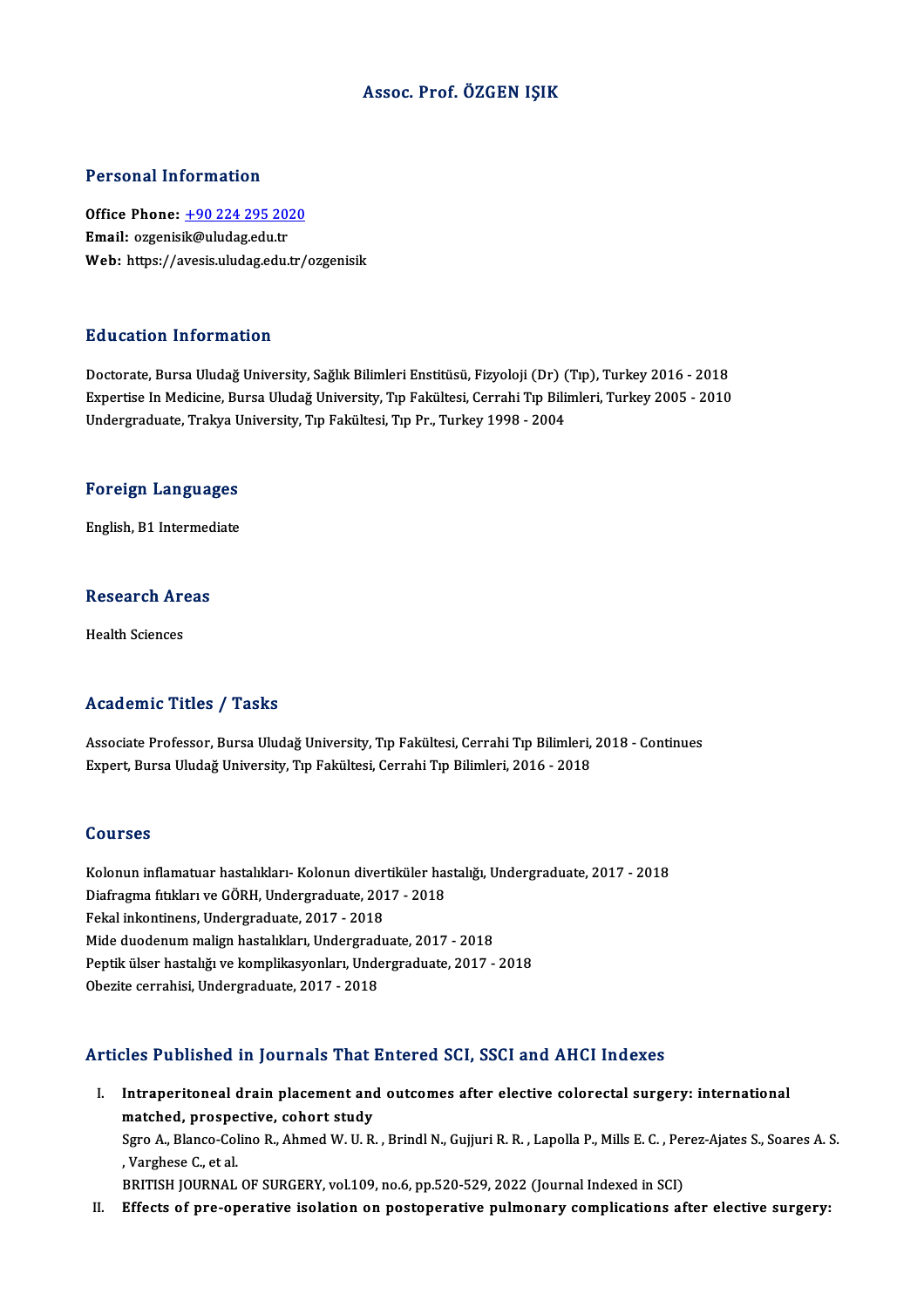an international prospective cohort study<br>Simoes I an inter:<br>Simoes J.<br>ANAESTL

Simoes J.<br>ANAESTHESIA, vol.76, no.11, pp.1454-1464, 2021 (Journal Indexed in SCI)

## Simoes J.<br>ANAESTHESIA, vol.76, no.11, pp.1454-1464, 2021 (Journal Indexed in SCI)<br>III. SARS-CoV-2 vaccination modelling for safe surgery to save lives: data from an international<br>preepective sebert study ANAESTHESIA, vol.76, no.11,<br>SARS-CoV-2 vaccination m<br>prospective cohort study<br>Only C A SARS-Co<br>prospect<br>Only G. A.<br>ppitisu i prospective cohort study<br>Only G. A.<br>BRITISH JOURNAL OF SURGERY, vol.108, no.9, pp.1056-1063, 2021 (Journal Indexed in SCI)<br>SARS CoV 2 infection and venous thromboombolism after surgery; an internation

- Only G. A.<br>BRITISH JOURNAL OF SURGERY, vol.108, no.9, pp.1056-1063, 2021 (Journal Indexed in SCI)<br>IV. SARS-CoV-2 infection and venous thromboembolism after surgery: an international prospective<br>cobort study BRITISH JOURN<br>SARS-CoV-2 i<br>cohort study<br>Li E SAR<br>coho<br>Li E.<br>MED cohort study<br>Li E.<br>MEDICAL JOURNAL OF AUSTRALIA, vol.215, no.6, pp.243, 2021 (Journal Indexed in SCI)<br>Timing of surgery following SABS CoV.2 infection: on international prognectiv
	-

Li E.<br>MEDICAL JOURNAL OF AUSTRALIA, vol.215, no.6, pp.243, 2021 (Journal Indexed in SCI)<br>V. Timing of surgery following SARS-CoV-2 infection: an international prospective cohort study<br>Nepesediav D. Simess J. E. E. Li E. Bi MEDICAL JOURNAL OF AUSTRALIA, vol.215, no.6, pp.243, 2021 (Journal Indexed in SCI)<br>Timing of surgery following SARS-CoV-2 infection: an international prospective cohort study<br>Nepogodiev D., Simoes J. F. F. , Li E., Piccioc V. Timing of surgery following SARS-CoV-2 infection: an international prospective cohort study<br>Nepogodiev D., Simoes J. F. F., Li E., Picciochi M., Glasbey J. C., Baiocchi G., Blanco-Colino R., Chaudhry D., A<br>E., El-Boghda Nepogodiev D., Simoes J. F. F. , Li E., Picciochi M., Glasbey J. C. , Baiocchi<br>E., El-Boghdadly K., et al.<br>ANAESTHESIA, vol.76, no.6, pp.748-758, 2021 (Journal Indexed in SCI)<br>Long term Outsomes of Laser Ablation of Fistul

E., El-Boghdadly K., et al.<br>ANAESTHESIA, vol.76, no.6, pp.748-758, 2021 (Journal Indexed in SCI)<br>VI. Long-term Outcomes of Laser Ablation of Fistula Tract for Fistula-in-Ano: A Considerable Option in<br>Sphingtor Procorys ANAESTHESIA, vol.76, no.6, pp.748-758, 2021 (Journal Indexed in SCI)<br>Long-term Outcomes of Laser Ablation of Fistula Tract for Fist<br>Sphincter Preservation<br>ISIK Ö., Gulcu B., Ozturk E. Long-term Outcomes of<br>Sphincter Preservation<br>IŞIK Ö., Gulcu B., Ozturk E.<br>DISEASES OF TUE COLON Sphincter Preservation<br>IŞIK Ö., Gulcu B., Ozturk E.<br>DISEASES OF THE COLON & RECTUM, vol.63, no.6, pp.831-836, 2020 (Journal Indexed in SCI)<br>Pendemined sentrelled trial of 8 weeks' vs.12 weeks' interval between neeediwer

- VII. Randomized controlled trial of 8 weeks' vs 12 weeks' interval between neoadjuvant chemoradiotherapy and surgery for locally advanced rectal cancer DISEASES OF THE COLON & RECTUM, vol.63, no.6, pp.831-836, 2020 (Journa<br>Randomized controlled trial of 8 weeks' vs 12 weeks' interval betw<br>chemoradiotherapy and surgery for locally advanced rectal cancer<br>Terri C. Bingul M. Terzi C., Bingul M., Arslan N. C., Ozturk E., Canda A. E., IŞIKÖ., Yilmazlar T., Obuz F., Birkay Gorken I., Kurt M., et al. chemoradiotherapy and surgery for locally advanced rectal cancer<br>Terzi C., Bingul M., Arslan N. C. , Ozturk E., Canda A. E. , IŞIK Ö., Yilmazlar T., Obuz<br>COLORECTAL DISEASE, vol.22, no.3, pp.279-288, 2020 (Journal Indexed
- VIII. Fall of another myth for colon cancer: Duration of symptoms does not differ between right- or left-<br>sided colon cancers. COLORECTAL DISEASE,<br>Fall of another myth<br>sided colon cancers. Fall of another myth for colon cancer: Duration of symptoms does not differ between right- or left-<br>sided colon cancers.<br>Ozturk E., KUZU M. A. , ÖZTUNA D., IŞIK Ö., CANDA A. E. , Balik E., Erkasap S., YOLDAŞ T., Akyol C.,

sided colon cancers.<br>Ozturk E., KUZU M. A. , ÖZTUNA D., IŞIK Ö., CANDA A. E. , Balik E., Erkasap S., YOLDAŞ T., Akyol C., Demirbas S., et a<br>The Turkish journal of gastroenterology : the official journal of Turkish Society Ozturk E., KUZU M. A. , ÖZTUNA D., IŞIK Ö., CANDA A. E<br>The Turkish journal of gastroenterology : the official j<br>pp.686-694, 2019 (Journal Indexed in SCI Expanded)<br>Impect of ementeplesty on apestematie leek an The Turkish journal of gastroenterology : the official journal of Turkish Society of Gastroenterology, vol.30, no.8,<br>pp.686-694, 2019 (Journal Indexed in SCI Expanded)<br>IX. Impact of omentoplasty on anastomotic leak and sep

# pp.686-694, 2019 (Journal Indexed<br>Impact of omentoplasty on anas<br>study from the NSQIP database<br>ÖZPEN V. Omner C. Jeik Ö. Ceraun Impact of omentoplasty on anastomotic leak and<br>study from the NSQIP database<br>ÖZBEN V., Ozuner G., Isik Ö., Gorgun E., Stocchi L., Liu X.<br>INTERNATIONAL JOURNAL OF COLORECTAL DISEASE : study from the NSQIP database<br>ÖZBEN V., Ozuner G., Isik Ö., Gorgun E., Stocchi L., Liu X.<br>INTERNATIONAL JOURNAL OF COLORECTAL DISEASE, vol.33, no.12, pp.1733-1739, 2018 (Journal Indexed in SCI)<br>Lananossony reduses istrogen

- ÖZBEN V., Ozuner G., Isik Ö., Gorgun E., Stocchi L., Liu X.<br>INTERNATIONAL JOURNAL OF COLORECTAL DISEASE, vol.33, no.12, pp.1733-1739, 2<br>X. Laparoscopy reduces iatrogenic splenic injuries during colorectal surgery<br>Isik Ö INTERNATIONAL JOURNAL OF COLORECTAL DISEASE, vol.33, no.12, pp.1733-1<br>Laparoscopy reduces iatrogenic splenic injuries during colorectal sur<br>Isik Ö., Sapci I., AYTAÇ E., Snyder K., Stocchi L., Kessler H., Steele S. R. , Gor Laparoscopy reduces iatrogenic splenic injuries during colorectal surgery<br>Isik Ö., Sapci I., AYTAÇ E., Snyder K., Stocchi L., Kessler H., Steele S. R. , Gorgun E.<br>TECHNIQUES IN COLOPROCTOLOGY, vol.22, no.10, pp.767-771, 20
- XI. Colorectal cancer surgery in octogenarians. TECHNIQUES IN COLOPROCTOLOGY, vo<br>Colorectal cancer surgery in octog<br>Gulcu B., Yilmazlar T., IŞIK Ö., Ozturk E.<br>Turkish journal of surgery, vol 34, no 4 Colorectal cancer surgery in octogenarians.<br>Gulcu B., Yilmazlar T., IŞIK Ö., Ozturk E.<br>Turkish journal of surgery, vol.34, no.4, pp.271-275, 2018 (Journal Indexed in SCI Expanded)<br>Hand assisted Lanaressenyy, Expansive but

### XII. Hand-assisted Laparoscopy: Expensive but Considerable Step Between Laparoscopic and Open<br>Colectomy. Turkish jour<br>Hand-assis<br>Colectomy.<br>Culcu B. ISII Hand-assisted Laparoscopy: Exper<br>Colectomy.<br>Gulcu B., IŞIK Ö., Ozturk E., Yilmazlar T.<br>Surgical laparoscopy: ondoscopy: & per

Surgical laparoscopy, endoscopy & percutaneous techniques, vol.28, no.4, pp.214-218, 2018 (Journal Indexed in<br>SCI Expanded) Gulcu B., IŞIK Ö<br>Surgical laparo:<br>SCI Expanded)<br>Anastamatis l Surgical laparoscopy, endoscopy & percutaneous techniques, vol.28, no.4, pp.214-218, 2018 (Journal Indexed i<br>SCI Expanded)<br>XIII. Anastomotic leaks at the pancreaticojejunostomy following pancreaticoduodenectomy in patients

SCI Expanded)<br>Anastomotic leaks at the pancreaticojejunostomy following pancreaticodu<br>with pancreatic head adenocarcinoma increases the local recurrence rate<br>PÜNDAR H Z - TASAR R JSIKÖ, KAVA F Anastomotic leaks at the pancreatico<br>with pancreatic head adenocarcinom<br>DÜNDAR H. Z. , TAŞAR P., IŞIK Ö., KAYA E.<br>ANNALLITALIANLDI CHIPUPCIA vel89 . with pancreatic head adenocarcinoma increases the local recurrence rate<br>DÜNDAR H. Z. , TAŞAR P., IŞIK Ö., KAYA E.<br>ANNALI ITALIANI DI CHIRURGIA, vol.89, no.4, pp.315-319, 2018 (Journal Indexed in SCI)<br>Queneunnession of the

DÜNDAR H. Z. , TAŞAR P., IŞIK Ö., KAYA E.<br>ANNALI ITALIANI DI CHIRURGIA, vol.89, no.4, pp.315-319, 2018 (Journal Indexed in SCI)<br>XIV. Overexpression of the Long Noncoding RNA HomeoboxA Transcript at the Distal Tip Predi ANNALI ITALIANI DI CHIRURGIA, vol.89, no.4, pp.315-319, 2018 (Journal Indexed in S<br>Overexpression of the Long Noncoding RNA HomeoboxA Transcript at the l<br>Prognosis in a KRAS-Independent Manner in Periampullary Region Tumor Overexpression of the Long Noncoding RNA HomeoboxA Transcript at the Distal Tip Predicts Poo<br>Prognosis in a KRAS-Independent Manner in Periampullary Region Tumors<br>Balcin O., AKSOY S., TUNCA B., KAYA E., EGELİ Ü., Tezcan G. Prognosis in a KRAS-Independent Manner in Periampullary Region Tumors<br>Balcin O., AKSOY S., TUNCA B., KAYA E., EGELI Ü., Tezcan G., UĞRAŞ N., ÇEÇENER G., IŞIK Ö., DÜNDAR H. Z. , et al.<br>PANCREAS, vol.47, no.2, pp.213-220, 20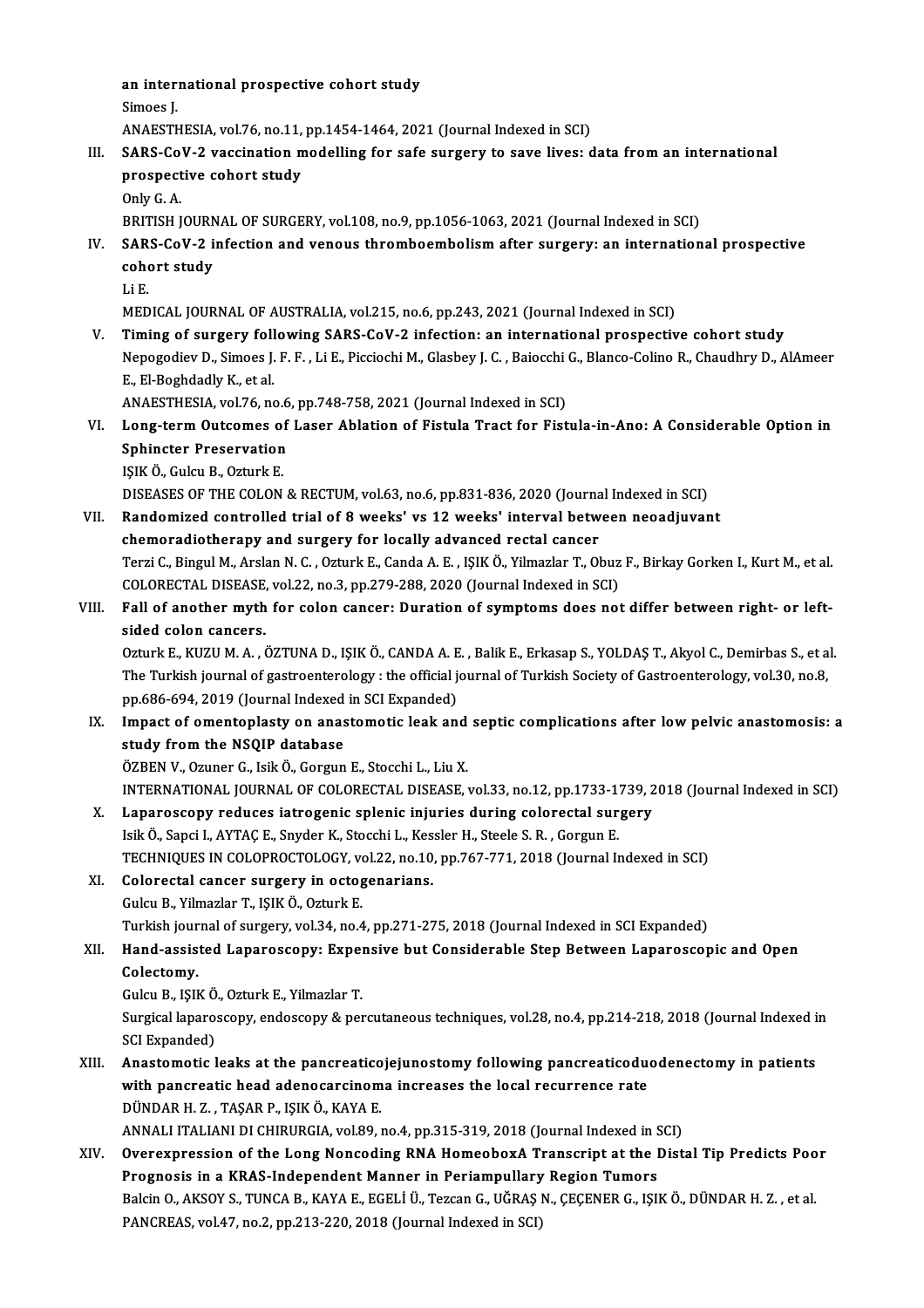| XV.         | Microbiological aspects of Fournier's gangrene.                                                                |
|-------------|----------------------------------------------------------------------------------------------------------------|
|             | Yilmazlar T., Gulcu B., IŞIK Ö., Ozturk E.                                                                     |
|             | International journal of surgery (London, England), vol.40, pp.135-138, 2017 (Journal Indexed in SCI Expanded) |
| XVI.        | A novel approach for robotic mobilization of the splenic flexure                                               |
|             | Isik Ö., Benlice C., Gorgun E.                                                                                 |
|             | TECHNIQUES IN COLOPROCTOLOGY, vol.21, no.1, pp.53-57, 2017 (Journal Indexed in SCI)                            |
| XVII.       | Gender does not affect the prognosis of Fournier's gangrene: a case-matched study.                             |
|             | Sarkut P., IŞIK Ö., Ozturk E., Gulcu B., ERCAN İ., Yilmazlar T.                                                |
|             | Ulusal travma ve acil cerrahi dergisi = Turkish journal of trauma & emergency surgery : TJTES, vol.22, no.6,   |
|             | pp.541-544, 2016 (Journal Indexed in SCI Expanded)                                                             |
| XVIII.      | Management of colorectal neoplasia during pregnancy and in the postpartum period                               |
|             | AYTAÇ E., Ozuner G., Isik Ö., Gorgun E., Stocchi L.                                                            |
|             | WORLD JOURNAL OF GASTROINTESTINAL ONCOLOGY, vol.8, no.7, pp.550-554, 2016 (Journal Indexed in SCI)             |
| XIX.        | Laparoscopic-assisted endoscopic full-thickness resection of a colonic lesion - a video vignette               |
|             | Wong A., Isik Ö., Abbas M. A., Gorgun E.                                                                       |
|             | COLORECTAL DISEASE, vol.18, no.2, pp.217, 2016 (Journal Indexed in SCI)                                        |
| XX.         | Perianal Paget's disease: three decades experience of a single institution                                     |
|             | Isik Ö., AYTAÇ E., Brainard J., Valente M. A., Abbas M. A., Gorgun E.                                          |
|             | INTERNATIONAL JOURNAL OF COLORECTAL DISEASE, vol.31, no.1, pp.29-34, 2016 (Journal Indexed in SCI)             |
| XXI.        | A solution to the negative effects of splenectomy during colorectal trauma and surgery: an                     |
|             | experimental study on splenic autotransplantation to the groin area                                            |
|             | Karip B., Mestan M., Isik Ö., KESKİN M., Celik K., Iscan Y., Memisoglu K.                                      |
|             | BMC SURGERY, vol.15, 2015 (Journal Indexed in SCI)                                                             |
| XXII.       | How Has the Robot Contributed to Colon Cancer Surgery?                                                         |
|             | Isik Ö., Gorgun E.                                                                                             |
|             | CLINICS IN COLON AND RECTAL SURGERY, vol.28, no.4, pp.220-227, 2015 (Journal Indexed in SCI)                   |
| XXIII.      | Factors Affecting Surgical Site Infection Rates in Hepatobiliary Surgery                                       |
|             | IŞIK Ö., KAYA E., Sarkut P., DÜNDAR H. Z.                                                                      |
|             | SURGICAL INFECTIONS, vol.16, no.3, pp.281-286, 2015 (Journal Indexed in SCI)                                   |
| XXIV        | Preoperative functional health status may predict outcomes after elective colorectal surgery for               |
|             | malignancy                                                                                                     |
|             | Isik Ö., Okkabaz N., Hammel J., Remzi F. H., Gorgun E.                                                         |
|             | SURGICAL ENDOSCOPY AND OTHER INTERVENTIONAL TECHNIQUES, vol.29, no.5, pp.1051-1056, 2015 (Journal              |
|             | Indexed in SCI)                                                                                                |
| XXV.        | Does laparoscopy reduce splenic injuries during colorectal resections? An assessment from the ACS-             |
|             | <b>NSQIP</b> database                                                                                          |
|             | Isik Ö., AYTAÇ E., Ashburn J., Ozuner G., Remzi F., Costedio M., Gorgun E.                                     |
|             | SURGICAL ENDOSCOPY AND OTHER INTERVENTIONAL TECHNIQUES, vol.29, no.5, pp.1039-1044, 2015 (Journal              |
|             | Indexed in SCI)                                                                                                |
| <b>XXVI</b> | Surgical management of patients with ulcerative colitis during pregnancy: Maternal and fetal                   |
|             | outcomes                                                                                                       |
|             | AYTAÇ E., Ozuner G., Isik Ö., Gorgun E., Remzi F. H.                                                           |
|             | JOURNAL OF CROHNS & COLITIS, vol.9, no.1, pp.82-85, 2015 (Journal Indexed in SCI)                              |
| XXVII.      | Outcomes associated with resident involvement in laparoscopic colorectal surgery suggest a need                |
|             | for earlier and more intensive resident training                                                               |
|             | Gorgun E., Benlice C., Corrao E., Hammel J., Isik Ö., Hull T., Remzi F. H.                                     |
|             | SURGERY, vol.156, no.4, pp.825-833, 2014 (Journal Indexed in SCI)                                              |
| XXVIII.     | Fournier's gangrene: Review of 120 patients and predictors of mortality                                        |
|             | Yilmazlar T., IŞIK Ö., Ozturk E., ÖZER A., Gulcu B., ERCAN İ.                                                  |
|             | ULUSAL TRAVMA VE ACIL CERRAHI DERGISI-TURKISH JOURNAL OF TRAUMA & EMERGENCY SURGERY, vol.20,                   |
|             | no.5, pp.333-337, 2014 (Journal Indexed in SCI)                                                                |
|             |                                                                                                                |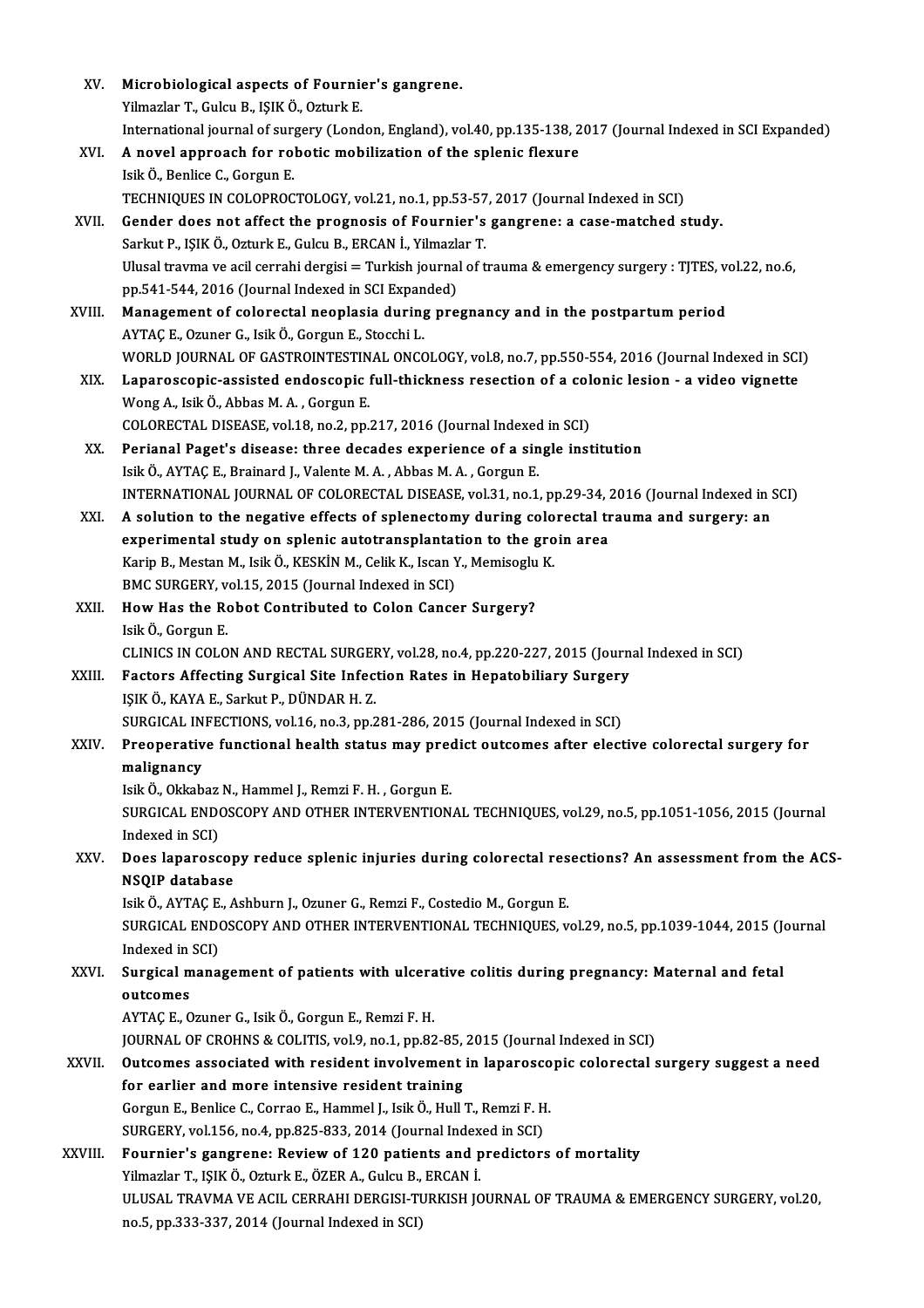| XXIX.   | MANAGEMENT OF COLORECTAL NEOPLASIA DURING PREGNANCY AND IN THE POSTPARTUM PERIOD                    |
|---------|-----------------------------------------------------------------------------------------------------|
|         | AYTAÇ E., Ozuner G., Isik Ö., Gorgun E., Stocchi L.                                                 |
|         | DISEASES OF THE COLON & RECTUM, vol.57, no.5, 2014 (Journal Indexed in SCI)                         |
| XXX.    | LAPAROSCOPIC TECHNIQUE DECREASES IATROGENIC SPLENIC INJURY RATES DURING COLORECTAL                  |
|         | <b>RESECTIONS</b>                                                                                   |
|         | Isik Ö., Snyder K., Erman A., Kessler H., Gorgun E.                                                 |
|         | DISEASES OF THE COLON & RECTUM, vol.57, no.5, 2014 (Journal Indexed in SCI)                         |
| XXXI.   | COLONOSCOPY-INDUCED ACUTE DIVERTICULITIS: MYTH OR REALITY?                                          |
|         | Gorgun E., Isik Ö., Costedio M., AYTAÇ E., Ozuner G., Church J.                                     |
|         | DISEASES OF THE COLON & RECTUM, vol.57, no.5, 2014 (Journal Indexed in SCI)                         |
| XXXII.  | DOES ACHIEVING NEGATIVE SURGICAL MARGINS IN THE TREATMENT OF PERIANAL PAGET'S                       |
|         | DISEASE MATTER, OR IS IT JUST THE TIP OF THE ICEBERG?                                               |
|         | Isik Ö., AYTAÇ E., Brainard J., Valente M., Gorgun E.                                               |
|         | DISEASES OF THE COLON & RECTUM, vol.57, no.5, 2014 (Journal Indexed in SCI)                         |
| XXXIII. | An extremely rare appendiceal anomaly: horseshoe appendicitis                                       |
|         | Oruc C., Isik Ö., Ureyen O., Kahyaoglu O. S., Koseoglu A.                                           |
|         | ULUSAL TRAVMA VE ACIL CERRAHI DERGISI-TURKISH JOURNAL OF TRAUMA & EMERGENCY SURGERY, vol.19,        |
|         | no 4, pp 385-386, 2013 (Journal Indexed in SCI)                                                     |
| XXXIV.  | The beneficial effects of preperitoneal catheter analgesia following colon and rectal resections: a |
|         | prospective, randomized, double-blind, placebo-controlled study                                     |
|         | Ozturk E., Yilmazlar A., COŞKUN N. F., Isik Ö., Yilmazlar T.                                        |
|         | TECHNIQUES IN COLOPROCTOLOGY, vol.15, no.3, pp.331-336, 2011 (Journal Indexed in SCI)               |
| XXXV.   | Small cell carcinoma of the rectum metastasizing to axillary lymph nodes: A case report             |
|         | IŞIK Ö., Ozturk E., Akar E., YERCİ Ö., Yilmazlar T.                                                 |
|         | TURKISH JOURNAL OF GASTROENTEROLOGY, vol.21, no.4, pp.476-477, 2010 (Journal Indexed in SCI)        |

# rticles Published in Other Journals<br>I. Wide Local Excision for Perianal Paget's Disease Isto Tubishou in Other Journal<br>Işık Ö., Şen M., Bakar B., Yılmazlar T.<br>Türk Kolon ve Beltium Hestellilem I. Wide Local Excision for Perianal Paget's Disease<br>Işık Ö., Şen M., Bakar B., Yılmazlar T.<br>Türk Kolon ve Rektum Hastalıkları Dergisi, vol.32, no.2, pp.160, 2022 (Other Refereed National Journals)<br>Mama Kansari Hastalarında Ti

|      | Işık Ö., Şen M., Bakar B., Yılmazlar T.                                                                  |
|------|----------------------------------------------------------------------------------------------------------|
|      | Türk Kolon ve Rektum Hastalıkları Dergisi, vol.32, no.2, pp.160, 2022 (Other Refereed National Journals) |
| П.   | Meme Kanseri Hastalarında Tiroid Kanseri Açısından Risk Artışı Var mıdır?, Tek Merkez Deneyimi           |
|      | GÜRLÜLER E., TÜRKAN H., IŞIK Ö., KIRDAK M. T., GÖKGÖZ M. Ş.                                              |
|      | Uludağ Üniversitesi Tıp Fakültesi Dergisi, vol.48, no.1, 2022 (Other Refereed National Journals)         |
| III. | LOW ANTERIOR REZEKSIYON YAPILAN HASTALARDA HAYAT KALITESI                                                |
|      | $C$ ÜDI ÜLED E. San M. Volam İ. Vurladan O. KUZÖ, VILMAZLAD A. T                                         |

### GÜRLÜLERE.,ŞenM.,Yalçınİ.,KızılaslanO., IŞIKÖ.,YILMAZLARA.T. Uludağ Üniversitesi Tıp Fakültesi Dergisi, vol.48, no.1, 2022 (Other Refereed National Journals) GÜRLÜLER E., Şen M., Yalçın İ., Kızılaslan O., IŞIK Ö., YILMAZLAR A. T.<br>Uludağ Üniversitesi Tıp Fakültesi Dergisi, vol.48, no.1, 2022 (Other Refereed National Journals)<br>IV. MikroRNA-106a\u2019nın yüksek ekspresyonu kol

# Uludağ Üniversitesi Tıp<br>MikroRNA-106a\u20<br>durumu ile ilişkilidir<br>AKSOV S. TUNCA B. VU MikroRNA-106a\u2019nın yüksek ekspresyonu kolorektal kanserlerde mikrosatellit instablite<br>durumu ile ilişkilidir<br>AKSOY S., TUNCA B., YILMAZLAR A. T. , ÖZTÜRK E., AKSOY F., IŞIK Ö., YERCİ Ö., UĞRAŞ N., KANAT Ö., MUTLU M., e du<br>AK<br>al<br>111.

AKSOY S., TUNCA B., YILMAZLAR A. T. , ÖZTÜRK E., AKSOY F., IŞIK Ö., YERCİ Ö., UĞRAŞ N., KANAT Ö., MUTLU M., et<br>al.<br>Uludağ Üniversitesi Tıp Fakültesi Dergisi, vol.47, no.2, pp.225-231, 2021 (Other Refereed National Journals

# al.<br>Uludağ Üniversitesi Tıp Fakültesi Dergisi, vol.47, no.2, pp.225-231, 2<br>V. Solid pseudopapillary tumor of the pancreas: A case report<br>Altee H. Jeik Ö. Emireslu P.

- Uludağ Üniversitesi Tıp Fakü<br>Solid pseudopapillary tu:<br>Aktas H., Isik Ö., Emiroglu R.<br>TURKISH JOURNAL OF SURC Solid pseudopapillary tumor of the pancreas: A case report<br>Aktas H., Isik Ö., Emiroglu R.<br>TURKISH JOURNAL OF SURGERY, vol.36, no.1, pp.110-112, 2020 (Journal Indexed in ESCI)<br>Midsut Norretation in an Adult Petient and Ladd Aktas H., Isik Ö., Emiroglu R.<br>TURKISH JOURNAL OF SURGERY, vol.36, no.1, pp.110-112, 2020 (Journ<br>VI. Midgut Nonrotation in an Adult Patient and Ladd's Procedure<br>Arduhl H. H. ISIK Ö. VII MAZI AR A. T
- TURKISH JOURNAL OF SURGERY, vol.3<br>Midgut Nonrotation in an Adult Pa<br>Aydınlı H. H. , IŞIK Ö., YILMAZLAR A. T.<br>Turkish Journal of Colonestal Disease . Midgut Nonrotation in an Adult Patient and Ladd's Procedure<br>Aydınlı H. H. , IŞIK Ö., YILMAZLAR A. T.<br>Turkish Journal of Colorectal Disease, vol.29, no.2, pp.101-103, 2019 (Other Refereed National Journals) Aydınlı H. H., IŞIK Ö., YILMAZLAR A. T.<br>Turkish Journal of Colorectal Disease, vol.29, no.2, pp.101-103, 2019 (Other R.<br>VII. Santulli enterostomy is an advantageous technique in stoma closure<br>ISIK Ö. DÜNDAR H. Z., RAKAR R.

Turkish Journal of Colorectal Disease, vol.29, no.2, pp.101-103, 2019 (Oth<br>Santulli enterostomy is an advantageous technique in stoma clos<br>IŞIK Ö., DÜNDAR H. Z. , BAKAR B., TAŞAR P., YILMAZLAR A. T. , ÖZTÜRK E.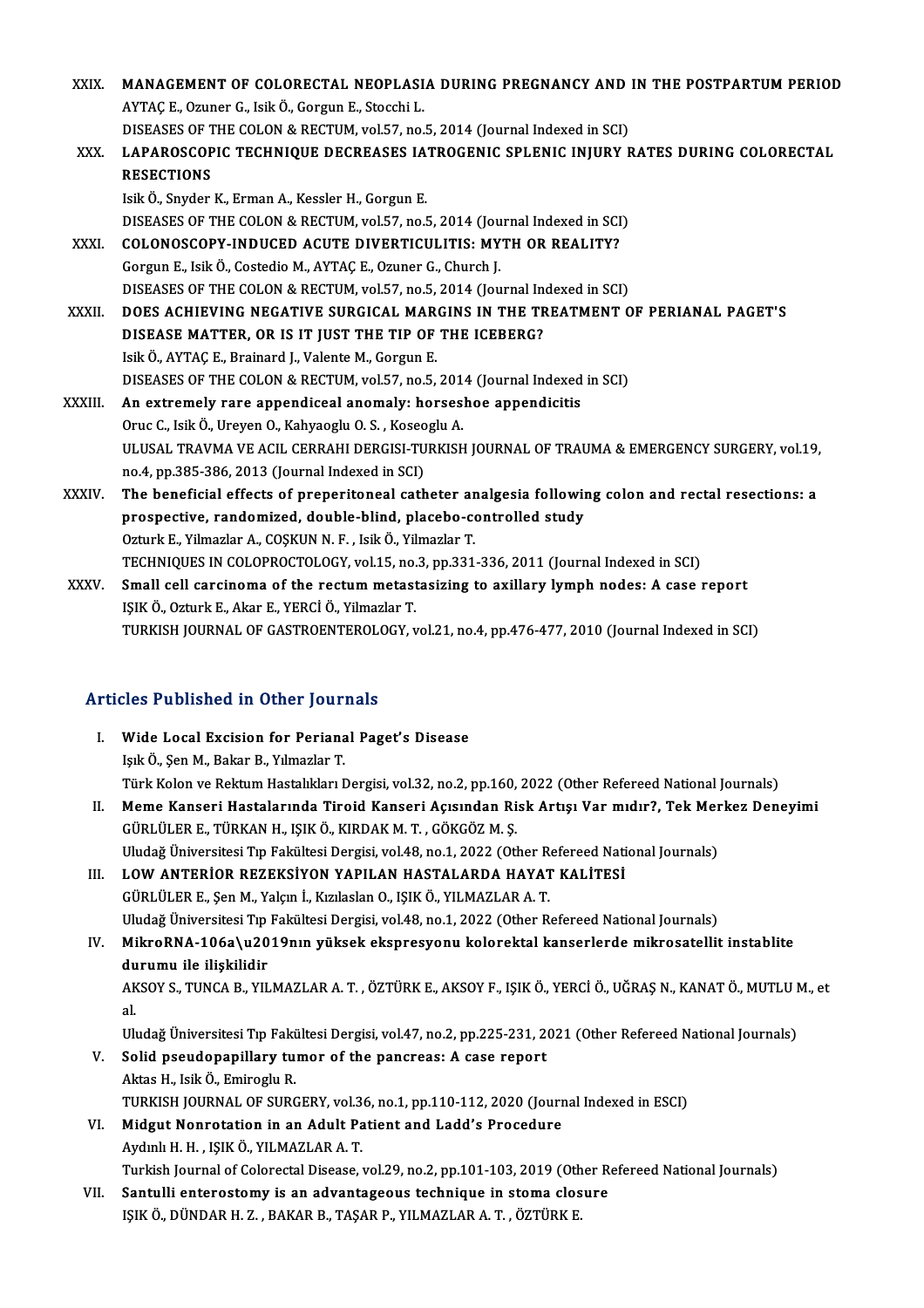Haydarpasa Numune Training and Research Hospital Medical Journal, vol.58, no.4, pp.214-217, 2018 (Other<br>Refereed National Journals) Haydarpasa Numune Trainin<br>Refereed National Journals)<br>Fostore offecting montalit Refereed National Journals)

|        | Haydarpasa Numune Training and Research Hospital Medical Journal, vol.58, no.4, pp.214-217, 2018 (Other<br>Refereed National Journals) |
|--------|----------------------------------------------------------------------------------------------------------------------------------------|
| VIII.  | Factors affecting mortality in patients who underwent primary suture repair for peptic ulcer                                           |
|        | perforation                                                                                                                            |
|        | IŞIK Ö., DÜNDAR H. Z., BAKAR B., ÖZKAN Ö. F., ÖZTÜRK E., KAYA E., YILMAZLAR A. T.                                                      |
|        | Haydarpasa Numune Training and Research Hospital Medical Journal, vol.58, no.1, pp.1-4, 2018 (Other Refereed                           |
|        | National Journals)                                                                                                                     |
| IX.    | Upper Gastrointestinal Stent Placement: 8 Years Experience of a Single Institution                                                     |
|        | DÜNDAR H. Z., IŞIK Ö., BAKAR B., ÖZKAN Ö. F., ÖZTÜRK E., YILMAZLAR A. T.                                                               |
|        | Haydarpasa Numune Training and Research Hospital Medical Journal, vol.58, no.2, pp.85-87, 2018 (Other Refereed                         |
|        | National Journals)                                                                                                                     |
| X.     | Harvesting Left Lobe Graft from a Living Liver Donor with Extremely Rare Biliary Variation                                             |
|        | AKTAŞ H., IŞIK Ö., GÜNER O. S. , AKAN Ö., EMİROĞLU R.                                                                                  |
|        | AUSTIN SURGERY CASE REPORTS, vol.1, no.2, 2016 (Refereed Journals of Other Institutions)                                               |
| XI.    | Surgical Site Infection: Re-assessment of the Risk Factors                                                                             |
|        | IŞIK Ö., Kaya E., Dundar H. Z., Sarkut P.                                                                                              |
|        | CHIRURGIA, vol.110, no.5, pp.457-461, 2015 (Journal Indexed in ESCI)                                                                   |
| XII.   | Endoscopic Removal of Duodenal Perforating Fishbone - A Case Report                                                                    |
|        | TÜMAY L.V., Guner O.S., Meric M., Isik Ö., Zorluoglu A.                                                                                |
|        | CHIRURGIA, vol.110, no.5, pp.471-473, 2015 (Journal Indexed in ESCI)                                                                   |
| XIII.  | Surgical Site Infection: Re-assessment of the Risk Factor                                                                              |
|        | IŞIK Ö., KAYA E., DÜNDAR H. Z., TAŞAR P.                                                                                               |
|        | Chirurgia, 2015 (Refereed Journals of Other Institutions)                                                                              |
| XIV.   | Rektal Kanser Tedavisinde Uygulama İlkeleri                                                                                            |
|        | IŞIK Ö., ÖZTÜRK E.                                                                                                                     |
|        | Türk Kolon Rektum Hastalıkları Dergisi, vol.24, no.2, pp.50-69, 2014 (Other Refereed National Journals)                                |
| XV.    | Anastomotic Leak after Colorectal Surgery: Leak Rate For Right Hemicolectomy may be Higher than                                        |
|        | <b>Expected</b>                                                                                                                        |
|        | ISIK Ö., YILMAZLAR A. T., ÖZTÜRK E., SARKUT P.                                                                                         |
|        | Journal of Integrative Oncology, vol.4, no.1, 2014 (Refereed Journals of Other Institutions)                                           |
| XVI.   | LÖKOSİT SAYISI VE C-REAKTİF PROTEİNİN AKUT APANDİSİT TANISINA KATKISI: BİR İLÇE                                                        |
|        | HASTANESİ DENEYİMİ                                                                                                                     |
|        | IŞIK Ö., ÜREYEN O., ORUÇ C.                                                                                                            |
|        | Anatolian Journal of Clinical Investigation, vol.9, no.1, pp.6-9, 2013 (Other Refereed National Journals)                              |
| XVII.  | Ultrasonografi Akut Appendisitin Preoperatif Tanısında Rutin Olarak İstenmesi Gereken Bir Tetkik                                       |
|        | midir?                                                                                                                                 |
|        | Üreyen O., IŞIK Ö., ORUÇ C., KAHYAOĞLU O. S.                                                                                           |
|        | İzmir Eğitim Araştırma Hastanesi Tıp Dergisi, vol.17, pp.117-124, 2013 (Other Refereed National Journals)                              |
| XVIII. | Santulli Enterestomi: Proksimal Enterostomi Gerektiren Olgularda Önemli Bir Alternatif                                                 |
|        | IŞIK Ö., ÖZTÜRK E., ÖZER A., TAŞPINAR E., ÇELİK O.                                                                                     |
|        | Türk Kolon ve Rektum Hastalıkları Dergisi, vol.23, no.1, pp.44-47, 2013 (Other Refereed National Journals)                             |
| XIX.   | Parastomal Necrotizing Fasciitis Due to Colonoscopy                                                                                    |
|        | IŞIK Ö., ÖZTÜRK E., YILMAZLAR A. T.                                                                                                    |
|        | Türk Kolon ve Rektum Hastalıkları Dergisi, vol.23, no.3, pp.150-152, 2013 (Other Refereed National Journals)                           |
| XX.    | İntestinal Obstruksiyonun Nadir Bir Nedeni: Meckel Divertikülü Mezodivertiküler Bandı                                                  |
|        | ORUÇ C., ÜREYEN O., IŞIK Ö., KÖSEOĞLU A.                                                                                               |
|        | Türk Kolon ve Rektum Hastalıkları Dergisi, vol.22, no.3, pp.90-92, 2012 (Other Refereed National Journals)                             |
| XXI.   | Conservative Management of Passage of A Nearly Total Colonic Cast: Report of A Case                                                    |
|        | IŞIK Ö., ÖZTÜRK E., ULUSOY B., YILMAZLAR A.T.                                                                                          |
|        | Türk Kolon ve Rektum Hastalıkları Dergisi, vol.22, no.2, pp.62-64, 2012 (Other Refereed National Journals)                             |
| XXII.  | The effect of enteral glutamine on hepatic regeneration, hepatic functions and bacterial                                               |
|        |                                                                                                                                        |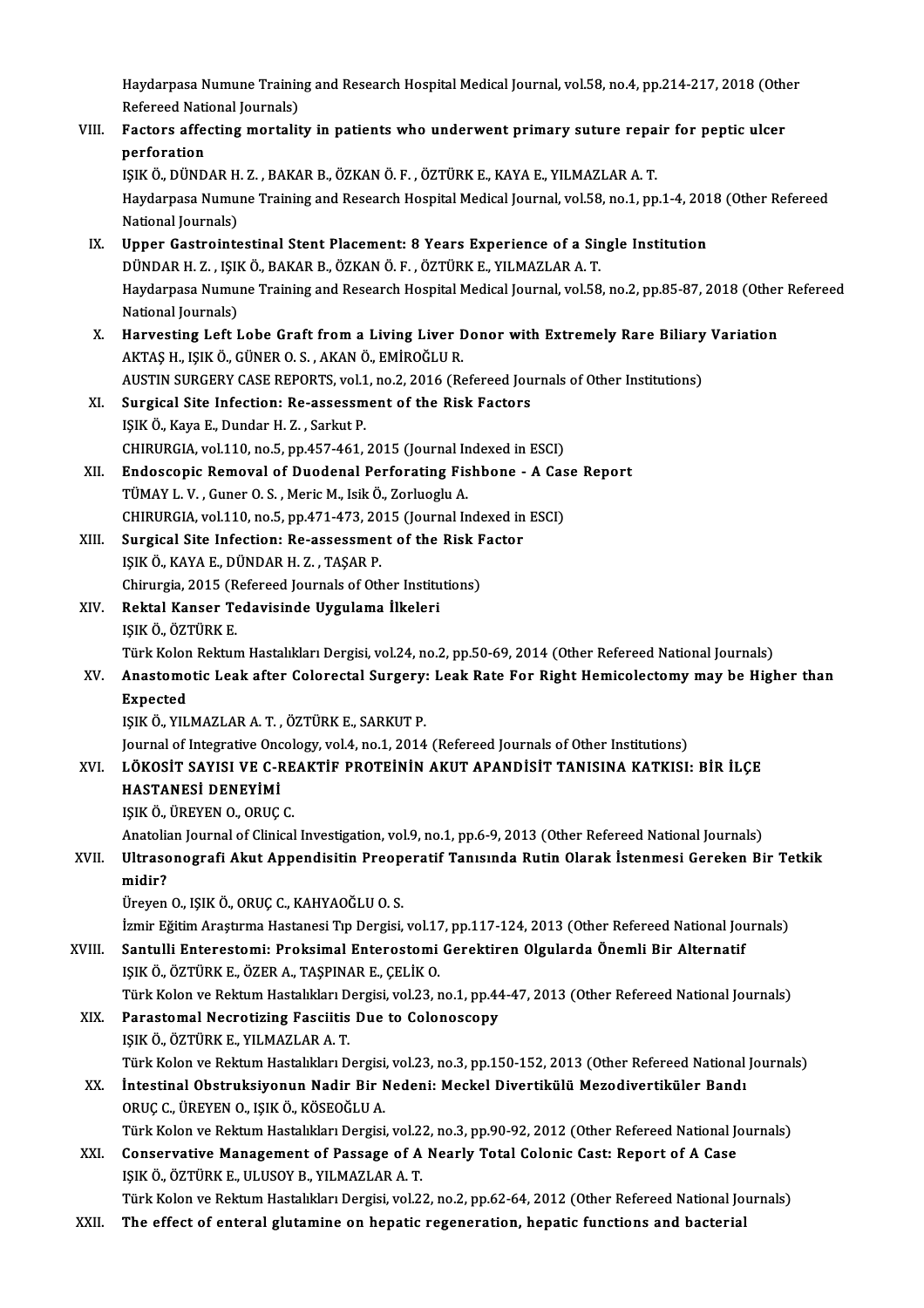translocation in rats following partial hepatectomy Aktas H., Kilicturgay A.S., Ozturk E., IŞIKÖ., Sehitoglu I. TURKISH JOURNAL OF SURGERY, vol.26, no.3, pp.129-135, 2010 (Journal Indexed in ESCI)

#### Refereed Congress / Symposium Publications in Proceedings

efereed Congress / Symposium Publications in Proceedings<br>I. Comparison of the Intraoperative and Postoperative Effects of Erector Spina Plane Block and Rectus<br>Sheath Block **Comparison of**<br>Sheath Block<br>SALMAN E. Bit Comparison of the Intraoperative an<br>Sheath Block<br>SALMAN E., BİLGİN H., AKESEN S., IŞIK Ö.<br>Euroapaesthesia 2021 The European Ars

Sheath Block<br>SALMAN E., BİLGİN H., AKESEN S., IŞIK Ö.<br>Euroanaesthesia 2021 The European Anaesthesiology Congress, Munich, Germany, 16 December 2021, vol.38,<br>nn 71 SALMA<br>Euroal<br>pp.71<br>Dysre pp.71<br>II. Dysregulation of E-cadherin and twist expressions in gastric cancer

- pp.71<br>Dysregulation of E-cadherin and twist expressions in gastric cancer<br>TEKİN C., MUTLU M., TUNCA B., AKSOY S., AKSOY F., CİVAN M. N. , IŞIK Ö., YILMAZLAR A. T. , ÇEÇENER G., EGELİ Ü<br>EEth Congress of the European Sosiaty Dysregulation of E-cadherin and twist expressions in gastric cancer<br>TEKİN C., MUTLU M., TUNCA B., AKSOY S., AKSOY F., CİVAN M. N. , IŞIK Ö., YILMAZLAR A. T. , ÇEÇENER G., EG<br>55th Congress of the European Society for Surgic TEKİN C., MUTLU M., TUNCA B., AKSOY S., AKSOY F., CİVAN M. N.<br>55th Congress of the European Society for Surgical Research th<br>Surgical Research, Innsbruck, Austria, 10 - 11 December 2020<br>Analysis Of Mismosatallite Instabili I. S5th Congress of the European Society for Surgical Research the 44th Congress of the Austrian Society for<br>Surgical Research, Innsbruck, Austria, 10 - 11 December 2020<br>III. Analysis Of Microsatellite Instability Status A
- Surgical Research, Innsbruck, Austria, 10 11 December 2020<br>Analysis Of Microsatellite Instability Status And Mismatch Repair Gene Mutation<br>With Lynch Syndrome<br>AKSOY S., TUNCA B., YILMAZLAR A. T. , ISIK Ö., EGELI Ü., CECE Analysis Of Microsatellite Instability Status And Mismatch Repair Gene Mutation<br>With Lynch Syndrome<br>AKSOY S., TUNCA B., YILMAZLAR A. T. , IŞIK Ö., EGELİ Ü., ÇEÇENER G., ÖZTÜRK E., YERCİ Ö.<br>TUE 54TU CONCRESS OF TUE EUROPEAN

THE 54TH CONGRESS OF THE EUROPEAN SOCIETY FOR SURGICAL RESEARCH, 13 - 15 March 2019

#### IV. Seam Strength Analysis of Electrospun PCL Vascular Grafts

THE 54TH CONGRESS OF THE EUROPEAN SOCIETY FOR SURGICAL RESEARCH, 13 - 15 Mai<br>Seam Strength Analysis of Electrospun PCL Vascular Grafts<br>YALÇIN ENİŞ İ., GÖK SADIKOĞLU Ü. T. , ÇEÇENER G., TUNCA B., IŞIK Ö., HOCKENBERGER A.<br>In International Eurasian Conference on Science, Engineering and Technology (EurasianSciEnTech 2018), 22 - 23<br>November 2018 YALÇIN ENİŞ İ., G<br>International Eur<br>November 2018<br>Pursa Uludağ Ü

- V. Bursa Uludağ Üniversitesi Karaciğer Nakli Sonuçları. November 2018<br>Bursa Uludağ Üniversitesi Karaciğer Nakli Sor<br>DÜNDAR H. Z. , TAŞAR P., IŞIK Ö., AKSOY F., KAYA E.<br>Türkiye Organ Nakli Kurulusları Koordinasyon Derr Bursa Uludağ Üniversitesi Karaciğer Nakli Sonuçları.<br>DÜNDAR H. Z. , TAŞAR P., IŞIK Ö., AKSOY F., KAYA E.<br>Türkiye Organ Nakli Kuruluşları Koordinasyon Derneği 12. Kongresi Transplantasyon Trabzon 2018, Trabzon,<br>Türkey 18, 2 DÜNDAR H. Z. , TAŞAR P., IŞIK<br>Türkiye Organ Nakli Kuruluşla<br>Turkey, 18 - 21 October 2018<br>NATIONAL TRENDS OF POL Türkiye Organ Nakli Kuruluşları Koordinasyon Derneği 12. Kongresi Transplantasyon Trabzon 2018, Trabzon,<br>Turkey, 18 - 21 October 2018<br>VI. NATIONAL TRENDS OF POUCH CREATION AND EXCISION OVER A DECADE: A STUDY FROM NSQIP<br>DAT
- Turkey, 18 21 October 2018<br>VI. NATIONAL TRENDS OF POUCH CREATION AND EXCISION OVER A DECADE: A STUDY FROM NSQIP<br>DATABASE NATIONAL TRENDS OF POUCH CREATION AND I<br>DATABASE<br>Aydinli H. H. , Isik Ö., Grieco M., Kirat H. T. , Remzi F. H.<br>Annual Mosting of the American Society for Castroint

Annual Meeting of the American-Society-for-Gastrointestinal-Endoscopy / Digestive Disease Week, Washington, Kiribati, 2 - 05 June 2018, vol.154 Aydinli H. H. , Isik Ö., Grieco M., Kir<br>Annual Meeting of the American-S<br>Kiribati, 2 - 05 June 2018, vol.154<br>Endeskapik Betrosrad Kelanii Annual Meeting of the American-Society-for-Gastrointestinal-Endoscopy / Digestive Disease Week, Washington,<br>Kiribati, 2 - 05 June 2018, vol.154<br>VII. Endoskopik Retrograd Kolanjiopankreatografi Ve Sfinkterotomi İle İliş

# Kiribati, 2 - 05 <mark>)</mark><br>Endoskopik R<br>Ve Sonuçları.<br>BAKAR B. TAS Ve Sonuçları.<br>BAKAR B., TAŞAR P., IŞIK Ö., DÜNDAR H. Z.

21.UlusalCerrahiKongresi.Antalya 2018,Antalya,Turkey,11 -15April2018

- VIII. Kolorektal Kanser Karaciğer Metastazında Cerrahi Tedavi Sonuçları. BAKARB., IŞIKÖ.,DÜNDARH.Z. ,TAŞARP.,YILMAZLARA.T. ,KAYAE. 21.UlusalCerrahiKongresi.Antalya 2018,Antalya,Turkey,11 -15April2018
	- IX. The clinical significance of lncRNA DANCR in upper rectal adenocarcinoma AksoyF.,Aksoy S.,TuncaB., IsikÖ.,OzturkE.,YilmazlarT.,YerciO.,EgeliÜ.,CecenerG. International Congress on Targeted Anticancer Therapies (TAT), Paris, France, 5 - 07 March 2018, vol.29 Aksoy F., Aksoy S., Tunca B., Isik Ö., Ozturk E., Yilmazlar T., Yerci O., Egeli Ü., Cecener G.<br>International Congress on Targeted Anticancer Therapies (TAT), Paris, France, 5 - 07 Mare<br>X. Orta ve distal yerleşimli rektum k
	- International Congress on Targeted Anticancer Therapies (TAT), Par<br>Orta ve distal yerleşimli rektum kanserinde onkolojik sonuçlı<br>TIRNOVA İ., IŞIK Ö., UĞRAŞ N., YERCİ Ö., ÖZTÜRK E., YILMAZLAR A. T.<br>16. Türk kalan ve rektum Orta ve distal yerleşimli rektum kanserinde onkolojik sonuçlara etkili f<br>TIRNOVA İ., IŞIK Ö., UĞRAŞ N., YERCİ Ö., ÖZTÜRK E., YILMAZLAR A. T.<br>16. Türk kolon ve rektum cerrahisi kongresi, Antalya, Turkey, 16 - 20 May 2017<br>St TIRNOVA İ., IŞIK Ö., UĞRAŞ N., YERCİ Ö., ÖZTÜRK E., YILMAZ<br>16. Türk kolon ve rektum cerrahisi kongresi, Antalya, Turke<br>XI. Stoma prolapsusu gelişen hastanın tedavi ve bakımı<br>5. Stoma prolapsusu gelişen hastanın tedavi ve b
- 16. Türk kolon ve rektum cerrahisi kongresi, Antalya, Turkey, 16 20 May 2017<br>Stoma prolapsusu gelişen hastanın tedavi ve bakımı<br>CIZOĞLU K., GÜMBELEK G., IŞIK Ö., ÖZTÜRK E., YILMAZLAR A. T. Stoma prolapsusu gelişen hastanın tedavi ve bakımı<br>CIZOĞLU K., GÜMBELEK G., IŞIK Ö., ÖZTÜRK E., YILMAZLAR A. T.<br>16. Türk kolon ve rektum cerrahisi kongresi, Antalya, Turkey, 16 - 20 May 2017<br>Santulli prosedürü estemi kanat CIZOĞLU K., GÜMBELEK G., IŞIK Ö., ÖZTÜRK E., YILMAZLAR A. T.<br>16. Türk kolon ve rektum cerrahisi kongresi, Antalya, Turkey, 16 - 20 May 20<br>XII. Santulli prosedürü ostomi kapatılmasında da avantajlı bir tekniktir<br>ISIK Ö. BAK
- 16. Türk kolon ve rektum cerrahisi kongresi, An<br>Santulli prosedürü ostomi kapatılmasında<br>IŞIK Ö., BAKAR B., YILMAZLAR A. T. , ÖZTÜRK E.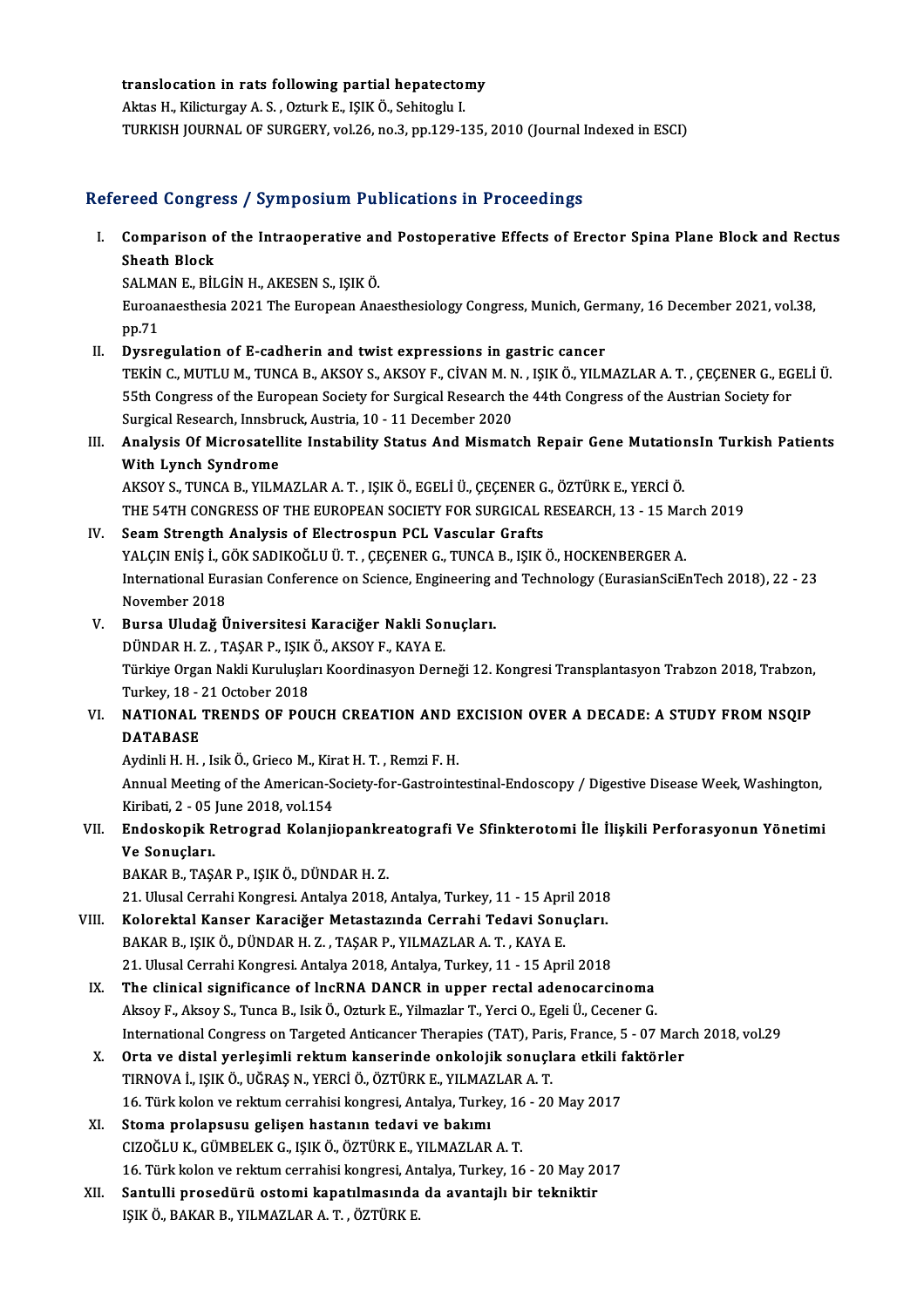|         | 16. Türk kolon rektum cerrahisi kongresi, Antalya, Turkey, 16 - 20 May 2017                                                         |
|---------|-------------------------------------------------------------------------------------------------------------------------------------|
| XIII.   | Ladd prosedürü ile tedavi edilen erişkin midgut nonrotasyon anomalisi                                                               |
|         | IŞIK Ö., TÜRKAN H., DÜNDAR H. Z., SARKUT P., ÖZTÜRK E., YILMAZLAR A. T.                                                             |
|         | 16. Türk kolon ve rektum cerrahisi kongresi, Antalya, Turkey, 16 - 20 May 2017                                                      |
| XIV.    | Aile öyküsü bulunan polipozis koli tanılı vakalarda APC gen mutasyonlarının önemi                                                   |
|         | TUNCA B., AKSOY S., ÖZTÜRK E., YILMAZLAR A. T. , ZORLUOĞLU A., IŞIK Ö., AKSOY F., ÇEÇENER G., EGELİ Ü.                              |
|         | 16. Türk Kolon ve Rektum Cerrahisi KOngresi, Antalya, Turkey, 16 - 20 May 2017                                                      |
| XV.     | The Results of Arterial Vascular Reconstruction on Back-table in Liver Transplantation<br>Dundar H. Z., Sarkut P., Isik Ö., Kaya E. |
|         | Joint International Congress of ILTS, ELITA and LICAGE, Prague, Czech Republic, 24 - 27 May 2017, vol.101,                          |
|         | pp 239-240                                                                                                                          |
| XVI.    | Pankreatikojejunostomi anastomoz kaçağı lokal rekürrensi artırır<br>SARKUT P., DÜNDAR H. Z., IŞIK Ö., KAYA E.                       |
|         | Ulusal Cerrahi Kongresi 2016, Antalya, Turkey, 13 - 17 April 2017                                                                   |
| XVII.   | Üst gastrointestinal sistem patolojilerinde endoskopik stent deneyimimiz                                                            |
|         | IŞIK Ö., BAKAR B., DÜNDAR H. Z., SARKUT P., KAYA E., ÖZEN Y., ÖZTÜRK E., YILMAZLAR A. T.                                            |
|         | 11. Ulusal travma ve acil cerrahi kongresi, Antalya, Turkey, 5 - 09 April 2017                                                      |
| XVIII.  | Ağaç dalı saplanmasına bağlı abdominal yaralanma olgusu                                                                             |
|         | IŞIK Ö., AKSOY F., SARKUT P., DÜNDAR H. Z., BİLGEL İ. H.                                                                            |
|         | 11. Ulusal travma ve acil cerrahi kongresi, Antalya, Turkey, 5 - 09 April 2017                                                      |
| XIX.    | Primer onarım uygulanan peptik ülser perforasyonu olgularında mortaliteye etkili faktörler                                          |
|         | IŞIK Ö., BAKAR B., SARKUT P., DÜNDAR H. Z., ÖZTÜRK E., KAYA E., YILMAZLAR A. T.                                                     |
|         | 11. Ulusal travma ve acil cerrahi kongresi, Antalya, Turkey, 5 - 09 April 2017                                                      |
| XX.     | Artifisyel sfinkter ve benzerleri stomanın yerini alabilir mi?                                                                      |
|         | ISIKÖ.                                                                                                                              |
|         | 7. Uludağ Genel cerrahide Güncel Yaklaşımlar Toplantısı, Bursa, Turkey, 17 - 19 March 2017                                          |
| XXI.    | Rejeneratif Cerrahi                                                                                                                 |
|         | IŞIK Ö                                                                                                                              |
|         | 7. Uludağ Genel Cerrahide Güncel Yaklaşımlar Toplantısı, Bursa, Turkey, 17 - 19 March 2017                                          |
| XXII.   | Kırk yaş altı meme kanseri olgularımızın analizi                                                                                    |
|         | IŞIK Ö., YILDIZ E. O., SARKUT P., DÜNDAR H. Z., GÖKGÖZ M. Ş.                                                                        |
|         | 5. uludağ tıbbi onkoloji sempozyumu, Bursa, Turkey, 28 June - 01 July 2016                                                          |
| XXIII.  | Gestasyonel Gigantomasti: Olgu Sunumu                                                                                               |
|         | HALİL T., GÖKGÖZ M. Ş., IŞIK Ö., DÜNDAR H. Z., PARLAK S., TIRNOVA İ.                                                                |
|         | 5. uludağ tıbbi onkoloji sempozyumu, Bursa, Turkey, 28 June - 01 July 2016                                                          |
| XXIV.   | Radyasyonun indüklediği meme anjiosarkomu                                                                                           |
|         | IŞIK Ö., YILDIZ E. O., DÜNDAR H. Z., SARKUT P., GÖKGÖZ M. Ş.                                                                        |
|         | 5. uludağ tıbbi onkoloji sempozyumu, Bursa, Turkey, 28 June - 01 July 2016                                                          |
| XXV.    | Metaplastik Meme Kanseri: Nadir Görülen Olgu                                                                                        |
|         | TÜRKAN H., GÖKGÖZ M. Ş., DÜNDAR H. Z., IŞIK Ö., TIRNOVA İ., PARLAK S.                                                               |
|         | 5. uludağ tıbbi onkoloji sempozyumu, Bursa, Turkey, 28 June - 01 July 2016                                                          |
| XXVI.   | Meme kanseri tiroid papiller kanseri sonuçlarına etkili midir?                                                                      |
|         | IŞIK Ö., TÜRKAN H., KIRDAK M. T., GÖKGÖZ M. Ş., KORUN N.                                                                            |
|         | 5. uludağ tıbbi onkoloji sempozyumu, Bursa, Turkey, 28 June - 01 July 2016                                                          |
| XXVII.  | Erken evre meme kanserinde cerrahi                                                                                                  |
|         | IŞIK Ö                                                                                                                              |
|         | 5. uludağ tıbbi onkoloji sempozyumu, Bursa, Turkey, 28 June - 01 July 2016                                                          |
| XXVIII. | LENGTH OF STAY AFTER RIGHT COLECTOMY = LENGTH OF STAY AFTER LEFT COLECTOMY+2                                                        |
|         | DAYS!!! A STUDY FROM ACS-NSQIP DATABASE.                                                                                            |
|         | Aydinli H., Isik Ö., Church J., Stocchi L., Ashburn J., Gorgun E.                                                                   |
|         | Annual Meeting of the American-Society-of-Colon-and-Rectal-Surgeons, Los-Angeles, Chile, 30 April - 04 May 2016,                    |
|         |                                                                                                                                     |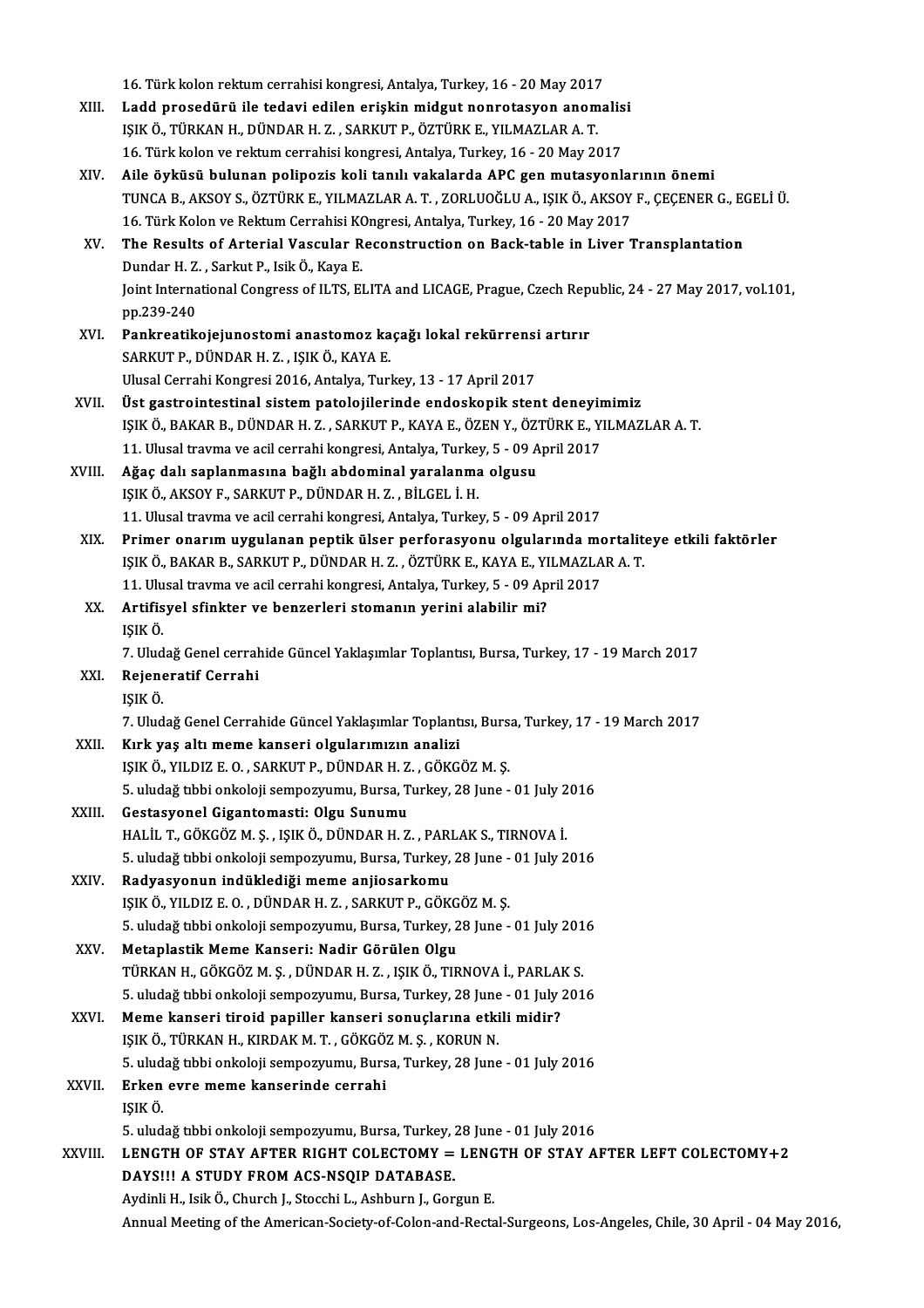vol.59

vol.59<br>XXIX. Nonkolorektal- nonnöroendokrin kanser karaciğer metastazlarında cerrahi tedavi sonuçları<br>משמש ב-19 המתוקם של המשמשים המציא המשמשים המשמשים ב-19 המשמשים ב-19 המשמשים ב-19 המשמשים ב-19 המשמשים ב-19 המש DÜNDAR H. Z., SARKUT P., IŞIK Ö., KAYA E.<br>Ulusal cerrahi Kongresi 2016, Antalya, Turkey, 13 - 17 April 2016 Nonkolorektal- nonnöroendokrin kanser karaciğer metast<br>DÜNDAR H. Z. , SARKUT P., IŞIK Ö., KAYA E.<br>Ulusal cerrahi Kongresi 2016, Antalya, Turkey, 13 - 17 April 2016<br>Shart tanın Qutsamas Aftan Onan Varaus Lananassanis Bas DÜNDAR H. Z. , SARKUT P., IŞIK Ö., KAYA E.<br>Ulusal cerrahi Kongresi 2016, Antalya, Turkey, 13 - 17 April 2016<br>XXX. Short-term Outcomes After Open Versus Laparoscopic Restorative Proctocolectomy in Patients with<br>Colonic Poly Ulusal cerrahi Kongresi 2016, Antalya, Turkey, 13 - 17 April 2016<br>Short-term Outcomes After Open Versus Laparoscopic Restorati<br>Colonic Polyposis: an Assessment from the ACS NSQIP Database<br>AYTACE ISIKÖ PEMZIE CHUPCH L KESS Short-term Outcomes After Open Versus Lapa<br>Colonic Polyposis: an Assessment from the A<br>AYTAÇ E., IŞIK Ö., REMZİ F., CHURCH J., KESSLER H.<br>Society of American Castrointestinal and Endoscon. Colonic Polyposis: an Assessment from the ACS NSQIP Database<br>AYTAÇ E., IŞIK Ö., REMZİ F., CHURCH J., KESSLER H.<br>Society of American Gastrointestinal and Endoscopic Surgeons (SAGES) Annual Meeting 2015, Nashville, United<br>St AYTAÇ E., IŞIK Ö., REMZİ F., CHURCH J., KESSLER H.<br>Society of American Gastrointestinal and Endoscopic Surg<br>States Of America, 15 - 18 April 2015, vol.29, pp.410-547<br>Qutsomes and Predistors of Mortality in Surgisel T Society of American Gastrointestinal and Endoscopic Surgeons (SAGES) Annual Meeting 2015, Nashville, United<br>States Of America, 15 - 18 April 2015, vol.29, pp.410-547<br>XXXI. Outcomes and Predictors of Mortality in Surgical T States Of America<br>Outcomes and I<br>Volume Center<br>Isik Ö. Corgun E. Outcomes and Predictors of Mortality in Sul<br>Volume Center<br>Isik Ö., Gorgun E., Huang E., Stocchi L., Remzi F. H.<br>46th Annual Disective Disease Week (DDW), Wee **Volume Center**<br>Isik Ö., Gorgun E., Huang E., Stocchi L., Remzi F. H.<br>46th Annual Digestive Disease Week (DDW), Washington, Kiribati, 16 - 19 May 2015, vol.148 Isik Ö., Gorgun E., Huang E., Stocchi L., Remzi F. H.<br>46th Annual Digestive Disease Week (DDW), Washington, Kiribati, 16 - 19 May 2015, vol.148<br>XXXII. Impact of Omental Pedicle Flap Creation on Anastomotic Leak and Septic 46th Annual Digestive Disease Week (DDW), Washington, Kiri<br>Impact of Omental Pedicle Flap Creation on Anastomot:<br>Pelvic Anastomosis: A Study From the NSQIP Database<br>Orben V, Jaik Ö, Corgun E, Liu X, Stogshi L, Oruner C Impact of Omental Pedicle Flap Creation on Ana:<br>Pelvic Anastomosis: A Study From the NSQIP Da<br>Ozben V., Isik Ö., Gorgun E., Liu X., Stocchi L., Ozuner G.<br>46th Annual Disective Disease Week (DDW), Weekingt Pelvic Anastomosis: A Study From the NSQIP Database<br>Ozben V., Isik Ö., Gorgun E., Liu X., Stocchi L., Ozuner G.<br>46th Annual Digestive Disease Week (DDW), Washington, Kiribati, 16 - 19 May 2015, vol.148 Ozben V., Isik Ö., Gorgun E., Liu X., Stocchi L., Ozuner G.<br>46th Annual Digestive Disease Week (DDW), Washington, Kiribati, 16 - 19 May 2015, vol.148<br>XXXIII. What Factors Affect Surgeons' Decision to Perform Two Versus 46th An<mark>r</mark><br>What Fa<br>Colitis? What Factors Affect Surgeons' Decision to Per<br>Colitis?<br>Isik Ö., Gorgun E., Costedio M., Ozuner G., Remzi F. H.<br>46th Annual Disective Disease Week (DDW), Weebir 6 <mark>Colitis?</mark><br>Isik Ö., Gorgun E., Costedio M., Ozuner G., Remzi F. H.<br>46th Annual Digestive Disease Week (DDW), Washington, Kiribati, 16 - 19 May 2015, vol.148 XXXIV. Initial chemotherapy vs upfront surgery for stage IV colon cancer 46th Annual Digestive Disease Week (DI<br>Initial chemotherapy vs upfront sur<br>Gorgun E., Isik Ö., Stocchi L., Kalady M. F.<br>100th Annual Clinical Congress of the An Initial chemotherapy vs upfront surgery for stage IV colon cancer<br>Gorgun E., Isik Ö., Stocchi L., Kalady M. F.<br>100th Annual Clinical Congress of the American-College-of-Surgeons, San-Francisco, Costa Rica, 26 - 30 October<br> Gorgun E., Isik<br>100th Annual<br>2014, vol.219 100th Annual Clinical Congress of the American-College-of-Surgeon<br>2014, vol.219<br>XXXV. Colonoscopy Induced Acute Diverticulitis: Myth or Reality?<br>COPCUNE ISIX O COSTEDIO M AYTACE OZUNER C CHIRCH I 2014, vol.219<br>Colonoscopy Induced Acute Diverticulitis: Myth or Reality? American Society of Colorectal Surgeons Annual Meeting 2014, Hollywood, United States Of America, 17 - 21 May<br>2014 GÖRGÜN E. ISIK Ö., COSTEDIO M., AYTAÇ E., ÖZÜNER G., CHURCH J. American Society of Colorectal Surgeons Annual Meeting 2014, Hollywood, United States Of America, 17 - 21 May<br>2014<br>XXXVI. Surgical Management of Patients with Complicated Ulcerative Colitis during Pregnancy: Maternal and 2014<br>Surgical Manage<br>Fetal Outcomes<br>AVTAC E. ÖZÜNEI Surgical Management of Patients with Compli<br>Fetal Outcomes<br>AYTAÇ E., ÖZÜNER G., IŞIK Ö., GÖRGÜN E., REMZİ F.<br>American Society of Colorectal Surgeons Annual me Fetal Outcomes<br>AYTAÇ E., ÖZÜNER G., IŞIK Ö., GÖRGÜN E., REMZİ F.<br>American Society of Colorectal Surgeons Annual meeting 2014, Hollywood, United States Of America, 17 - 21 May<br>2014 AYTA<br>Ameri<br>2014<br>Dees American Society of Colorectal Surgeons Annual meeting 2014, Hollywood, United States Of America, 17 - 21 May<br>2014 2014<br>XXXVII. Does Achieving Negative Surgical Margins in the Treatment of Perianal Paget's Disease Matter, 2014<br>Does Achieving Negative Surg<br>it Just the Tip of the Iceberg?<br>ISIKÖ AVTACE PRAINAPD LV Does Achieving Negative Surgical Margins in the T<br>it Just the Tip of the Iceberg?<br>IŞIK Ö., AYTAÇ E., BRAINARD J., VALENTE M., GÖRGÜN E.<br>American Society of Colorectal Surgeons Annual Mosting it Just the Tip of the Iceberg?<br>IŞIK Ö., AYTAÇ E., BRAINARD J., VALENTE M., GÖRGÜN E.<br>American Society of Colorectal Surgeons Annual Meeting 2014, Hollywood, United States Of America, 17 - 21 May<br>2014 IŞIK Ö<br>Ameri<br>2014<br>Mana American Society of Colorectal Surgeons Annual Meeting 2014, Hollywood, United States Of Amer<br>2014<br>XXXVIII. Management of Colorectal Neoplasia during Pregnancy and in the Postpartum Period<br>AVTACE ÖZÜNER CUSIK ÖLGERCÜNE STO 2014<br>Management of Colorectal Neoplasia during Pre<br>AYTAÇ E., ÖZÜNER G., IŞIK Ö., GÖRGÜN E., STOCCHI L.<br>American Society of Colorectal Surgeons Annual Meci Management of Colorectal Neoplasia during Pregnancy and in the Postpartum Period<br>AYTAÇ E., ÖZÜNER G., IŞIK Ö., GÖRGÜN E., STOCCHI L.<br>American Society of Colorectal Surgeons Annual Meeting 2014, Hollywood, United States Of AYTA<br>Ameri<br>2014<br>Lanat American Society of Colorectal Surgeons Annual Meeting 2014, Hollywood, United States Of America, 17 - 21 N<br>2014<br>XXXIX. Laparoscopic Technique Decreases Iatrogenic Splenic Injury Rates during Colorectal Resections. 2014<br>Laparoscopic Technique Decreases latrogenic<br>IŞIK Ö., KAREN S., AYTAÇ E., KESSLER H., GÖRGÜN E.<br>Amerisan Sesisty of Colorestel Surssons Annuel Mes Laparoscopic Technique Decreases Iatrogenic Splenic Injury Rates during Colorectal Resections.<br>IŞIK Ö., KAREN S., AYTAÇ E., KESSLER H., GÖRGÜN E.<br>American Society of Colorectal Surgeons Annual Meeting 2014, Hollywood, Unit IŞIK Ö<br>Ameri<br>2014 American Society of Colorectal Surgeons Annual Meeting 2014, Hollywood, United States Of America, 17 - 21 May<br>2014<br>XL. Does Gender Affect Short-Term Outcomes After Laparoscopic Total Proctocolectomy With IPAA for<br>Wenter Co 2014<br>Does Gender Affec<br>Ulcerative Colitis?<br><sup>Isik Ö.</sup> Corgun E. Co Does Gender Affect Short-Term Outcomes After L<br>Ulcerative Colitis?<br>Isik Ö., Gorgun E., Costedio M., Kessler H. P. , Remzi F. H.<br>EEth Annual Meeting of the Society for Surgery of the A Ulcerative Colitis?<br>Isik Ö., Gorgun E., Costedio M., Kessler H. P. , Remzi F. H.<br>55th Annual Meeting of the Society-for-Surgery-of-the-Alimentary-Tract (SSAT) / Digestive Disease Week (DDW),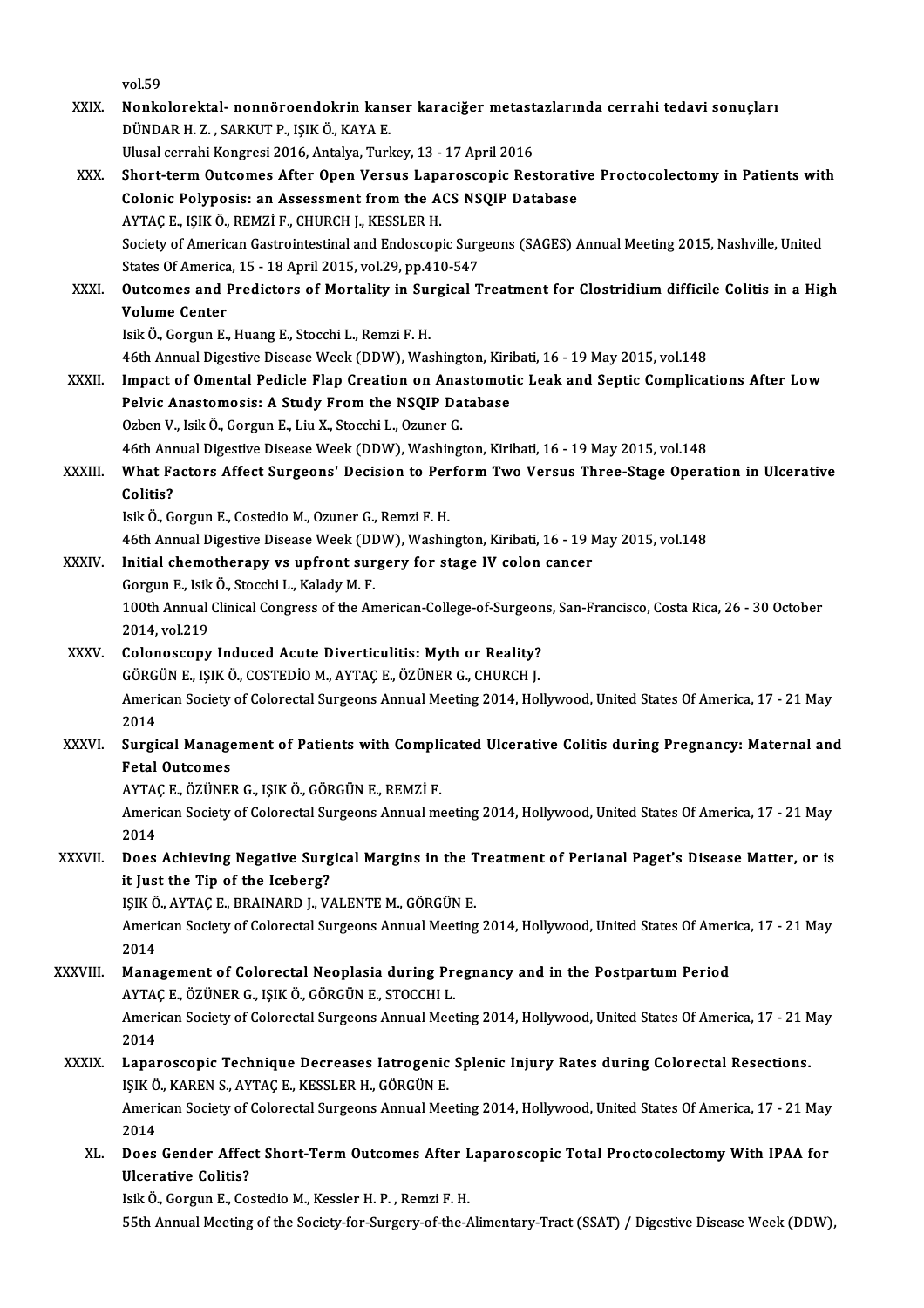Illinois, United States Of America, 3 - 06 May 2014, vol.146<br>Dess Lananessanu: Peduce The Need for Insidental (

Illinois, United States Of America, 3 - 06 May 2014, vol.146<br>XLI. Does Laparoscopy Reduce The Need for Incidental Splenic Procedures During Colorectal Illinois, United States Of America, 3 - 06 May 2014, vol.146<br>Does Laparoscopy Reduce The Need for Incidental Spl<br>Resections? An Assessment from The NSQIP Database<br>ISIK Ö. AYTACE, ASUPUPN L.ÖZÜNER C. PEMZLE, COSTEDI Does Laparoscopy Reduce The Need for Incidental Splenic Procedure<br>Resections? An Assessment from The NSQIP Database<br>IŞIK Ö., AYTAÇ E., ASHBURN J., ÖZÜNER G., REMZİ F., COSTEDİO M., GÖRGÜN E.<br>SACES 2014 Annual Mesting Solt Resections? An Assessment from The NSQIP Database<br>IŞIK Ö., AYTAÇ E., ASHBURN J., ÖZÜNER G., REMZİ F., COSTEDİO M., GÖRGÜN E.<br>SAGES 2014 Annual Meeting, Salt Lake City, United States Of America, 2 - 05 April 2014, vol.28, p IŞIK Ö., AYTAÇ E., ASHBURN J., ÖZÜNER G., REMZİ F., COSTEDİO M., GÖRGÜN E.<br>SAGES 2014 Annual Meeting, Salt Lake City, United States Of America, 2 - 05 April 2014, vol.28, pp.240-286<br>XLII. Outcomes Associated with Resid SAGES 2014 Annual Meeting, Salt Lake City, United State:<br>Outcomes Associated with Resident Involvement i<br>for Earlier and More Intensive Resident Training<br>PENLICE C. CÖRCÜNE, COPRAOE, HAMMEL LISIKÖ Outcomes Associated with Resident Involvement in Laparoscopic<br>for Earlier and More Intensive Resident Training<br>BENLİCE Ç., GÖRGÜN E., CORRAO E., HAMMEL J., IŞIK Ö., HULL T., REMZİ F.<br>Contral Surgical Association 71th Annua for Earlier and More Intensive Resident Training<br>BENLICE Ç., GÖRGÜN E., CORRAO E., HAMMEL J., IŞIK Ö., HULL T., REMZİ F.<br>Central Surgical Association 71th Annual Meeting, Indianapolis, United States Of America, 6 - 08 Marc BENLİCE Ç., GÖRGÜN E., CORRAO E., HAMMEL J., IŞIK Ö., HULL T., REM<br>Central Surgical Association 71th Annual Meeting, Indianapolis, Uniter<br>XLIII. Sağ Alt Kadran Ağrısına Yaklaşım: Eskimeyen Cerrahi İkilem<br>ÜREVEN O. ORUC G. Central Surgical Association 71th Annual Me<br>Sağ Alt Kadran Ağrısına Yaklaşım: Eski<br>ÜREYEN O., ORUÇ C., IŞIK Ö., ÜSTÜNER M. A.<br>7. cerrebi arastırma konstası Ankara Turks Sağ Alt Kadran Ağrısına Yaklaşım: Eskimeyen Cerrahi İkilem<br>ÜREYEN 0., ORUÇ C., IŞIK Ö., ÜSTÜNER M. A.<br>7. cerrahi araştırma kongresi, Ankara, Turkey, 7 - 09 November 2013<br>Fourniar's gangrana: analysis of 120 nationts and ya ÜREYEN 0., ORUÇ C., IŞIK Ö., ÜSTÜNER M. A.<br>7. cerrahi araştırma kongresi, Ankara, Turkey, 7 - 09 November 2013<br>XLIV. Fournier's gangrene: analysis of 120 patients and validation of Uludag Fournier's Gangrene Severity 7. cerra<br>Fourn<br>Index<br><sup>VII MA</sup> YILMAZLARA.T. ,ÖZTÜRKE., IŞIKÖ.,ÖZERA.,ERCANİ. I<mark>ndex</mark><br>YILMAZLAR A. T. , ÖZTÜRK E., IŞIK Ö., ÖZER A., ERCAN İ.<br>International Surgical Week, Helsinki, Finland, 25 - 29 August 2013<br>Fournian Canguani: 120 bastalık sari ve UECSI yenifikasyonı XLV. Fournier Gangreni: 120 hastalık seri ve UFGSI verifikasyonu International Surgical Week, Helsinki, Finland, 25 - 29 August 2013<br>Fournier Gangreni: 120 hastalık seri ve UFGSI verifikasyor<br>ÖZTÜRK E., YILMAZLAR A. T. , GÜLCÜ B., ÖZER A., IŞIK Ö., ERCAN İ.<br>9. Ulusel Trauma ve Asil Cerr Fournier Gangreni: 120 hastalık seri ve UFGSI verifikasyonu<br>ÖZTÜRK E., YILMAZLAR A. T. , GÜLCÜ B., ÖZER A., IŞIK Ö., ERCAN İ.<br>9. Ulusal Travma ve Acil Cerrahi Kongresi, Antalya, Turkey, 19 - 23 April 2013<br>Santulli Enterest ÖZTÜRK E., YILMAZLAR A. T. , GÜLCÜ B., ÖZER A., IŞIK Ö., ERCAN İ.<br>9. Ulusal Travma ve Acil Cerrahi Kongresi, Antalya, Turkey, 19 - 23 April 2013<br>XLVI. Santulli Enterostomy: A Considerable Alternative for Cases Who Requires 9. Ulusal Travma ve Acil Cerrahi Kongresi, Antaly<br>Santulli Enterostomy: A Considerable Alter<br>ÖZTÜRK E., IŞIK Ö., SARKUT P., YILMAZLAR A. T.<br>YVI Annual Mesting of the European Society of S Santulli Enterostomy: A Considerable Alternative for Cases Who Requires Proximal En<br>ÖZTÜRK E., IŞIK Ö., SARKUT P., YILMAZLAR A. T.<br>XVI.Annual Meeting of the European Society of Surgery, İstanbul, Turkey, 22 - 24 November 2 ÖZTÜRK E., IŞIK Ö., SARKUT P., YILMAZLAR A. T.<br>XVI.Annual Meeting of the European Society of Surgery, İstanbu<br>XLVII. Appendiksin Çok Nadir Bir Anomalisi: Atnalı Appendisit<br>OBUC G. KAHYAQĞLU Q S. ISIK Ö. ÜREVEN Q. KÖS XVI.Annual Meeting of the European Society of Surgery, İstan<br>Appendiksin Çok Nadir Bir Anomalisi: Atnalı Appendis<br>ORUÇ C., KAHYAOĞLU O. S. , IŞIK Ö., ÜREYEN O., KÖSEOĞLU A.<br>Ulusel serrebi kongresi 2012 İzmir Turkey, 22, 27 Appendiksin Çok Nadir Bir Anomalisi: Atnalı Appendisit<br>ORUÇ C., KAHYAOĞLU O. S. , IŞIK Ö., ÜREYEN O., KÖSEOĞLU A.<br>Ulusal cerrahi kongresi 2012, İzmir, Turkey, 23 - 27 May 2012<br>Fournier Cangreni: 100 Olguluk Seri Sunumu ORUÇ C., KAHYAOĞLU O. S. , IŞIK Ö., ÜREYEN O., KÖSI<br>Ulusal cerrahi kongresi 2012, İzmir, Turkey, 23 - 27<br>XLVIII. Fournier Gangreni: 100 Olguluk Seri Sunumu.<br>VII.MAZI AR A. T. ÖZTÜRK E. ÖZER A. ISIK Ö. ERCA Ulusal cerrahi kongresi 2012, İzmir, Turkey, 23 - 27 May<br>Fournier Gangreni: 100 Olguluk Seri Sunumu.<br>YILMAZLAR A. T. , ÖZTÜRK E., ÖZER A., IŞIK Ö., ERCAN İ.<br>12 Ulusal Kalan Baktum Carrabi Kangresi, Antakya Turk 13.UlmazLAR A. T. , ÖZTÜRK E., ÖZER A., IŞIK Ö., ERCAN İ.<br>13.Ulusal Kolon Rektum Cerrahi Kongresi, Antalya, Turkey, 18 - 22 May 2011 YILMAZLAR A. T. , ÖZTÜRK E., ÖZER A., IŞIK Ö., ERCAN İ.<br>13.Ulusal Kolon Rektum Cerrahi Kongresi, Antalya, Turkey, 18 - 22 May 2011<br>XLIX. The Effect of Enteral Glutamin on Hepatic Regeneration, Hepatic Functions and Bac 13.Ulusal Kolon Rektum Cerrahi Kongresi, Antalya, Turkey, 1<br>The Effect of Enteral Glutamin on Hepatic Regenerati<br>Translocation in Rats Following Partial Hepatectomy<br>AKTAS H. KU ICTURCAY S. ÖZTÜRK E. ISIK Ö The Effect of Enteral Glutamin on Hepati<br>Translocation in Rats Following Partial H<br>AKTAŞ H., KILIÇTURGAY S., ÖZTÜRK E., IŞIK Ö.<br>ESPEN Clinical Nutrition Metaboliam Internatio Translocation in Rats Following Partial Hepatectomy<br>AKTAŞ H., KILIÇTURGAY S., ÖZTÜRK E., IŞIK Ö.<br>ESPEN Clinical Nutrition Metabolism International Congress 2010, Nice, France, 5 - 08 September 2010<br>Kelerektel Conrabide Ane AKTAŞ H., KILIÇTURGAY S., ÖZTÜRK E., IŞIK Ö.<br>ESPEN Clinical Nutrition Metabolism International Conq<br>L. Kolorektal Cerrahide Anastomoz Kaçağı Sorunu<br>ISIK Ö. ÖZER E. ÖZTÜRK E. YU MAZLAR A.T. ESPEN Clinical Nutrition Metabolism Internati<br>Kolorektal Cerrahide Anastomoz Kaçağı<br>IŞIK Ö., ÖZER E., ÖZTÜRK E., YILMAZLAR A. T.<br>Illusel Cerrabi Kongresi 2010, Ankara Turkar Kolorektal Cerrahide Anastomoz Kaçağı Sorunu<br>IŞIK Ö., ÖZER E., ÖZTÜRK E., YILMAZLAR A. T.<br>Ulusal Cerrahi Kongresi 2010, Ankara, Turkey, 26 - 29 May 2010<br>Persivel Henatektemi Uygulanmış Sısanlarda Enteral Clutt IŞIK Ö., ÖZER E., ÖZTÜRK E., YILMAZLAR A. T.<br>Ulusal Cerrahi Kongresi 2010, Ankara, Turkey, 26 - 29 May 2010<br>LI. Parsiyel Hepatektomi Uygulanmış Sıçanlarda Enteral Glutaminin Karaciğer Rejenerasyonu, Karaciğer<br>Fonksiyon Ulusal Cerrahi Kongresi 2010, Ankara, Turkey, 26 - 29 Ma<br>Parsiyel Hepatektomi Uygulanmış Sıçanlarda Enter<br>Fonksiyonları ve Bakteriyel Translokasyona Etkisi<br>AKTAS H. ISIKÖ ÖZTÜRK E. KU ICTURCAY S AKTAŞ H., IŞIK Ö., ÖZTÜRK E., KILIÇTURGAY S. UlusalCerrahiKongresi2010,Ankara,Turkey,26 -29May2010 LII. ERCP Sonrası Pankreatikoduodenal Yaralanmaların Yönetimi Ulusal Cerrahi Kongresi 2010, Ankara, Turkey, 26 - 29 May 2010<br><mark>ERCP Sonrası Pankreatikoduodenal Yaralanmaların Yönetimi</mark><br>ÖZER A., SERİN M., IŞIK Ö., KAYA E., ÖZEN Y., EMİROĞLU R., KILIÇTURGAY S.<br>Ulusal Carrabi Kongresi 20 ERCP Sonrası Pankreatikoduodenal Yaralanmaların Yönet<br>ÖZER A., SERİN M., IŞIK Ö., KAYA E., ÖZEN Y., EMİROĞLU R., KILIÇT<br>Ulusal Cerrahi Kongresi 2010, Ankara, Turkey, 26 - 29 May 2010<br>Özefegue Stent Uygulemesu Mertelite ve ÖZER A., SERİN M., IŞIK Ö., KAYA E., ÖZEN Y., EMİROĞLU R., KILIÇTURGAY S.<br>Ulusal Cerrahi Kongresi 2010, Ankara, Turkey, 26 - 29 May 2010<br>LIII. Özofagus Stent Uygulaması: Mortalite ve Morbidite Oranları Beklenenden Yüks Ulusal Cerrahi Kongresi 2010, Ankara, Turkey, 26 - 29 May 2010<br>Özofagus Stent Uygulaması: Mortalite ve Morbidite Oranları<br>AKTAŞ H., IŞIK Ö., SERİN M., BAYRAM A. S. , ÖZGÜÇ H., GEBİTEKİN C.<br>Ulusal Cerrahi Kongresi 2010, Ank Özofagus Stent Uygulaması: Mortalite ve Morbidite Oranla<br>AKTAŞ H., IŞIK Ö., SERİN M., BAYRAM A. S. , ÖZGÜÇ H., GEBİTEKİN<br>Ulusal Cerrahi Kongresi 2010, Ankara, Turkey, 26 - 29 May 2010<br>Akut Bankreatitte Hastalık Siddeti ve LIV. Akut Pankreatitte Hastalık Şiddeti ve Nekroz Oranlarının Ekzokrin ve Endokrin Disfonksiyona Etkisi GARİPG., IŞIKÖ.,KAYAE.,SARANDÖL E.,ÖZENY.,KILIÇTURGAYS. Akut Pankreatitte Hastalık Şiddeti ve Nekroz Oranlarının Ekzokrin ve Endokrin |<br>GARİP G., IŞIK Ö., KAYA E., SARANDÖL E., ÖZEN Y., KILIÇTURGAY S.<br>9. Ulusal Hepatopankreatobilier Cerrahi Kongresi, Bursa, Turkey, 12 - 15 Nove GARİP G., IŞIK Ö., KAYA E., SARANDÖL E., ÖZEN Y., KILIÇTURGAY S.<br>9. Ulusal Hepatopankreatobilier Cerrahi Kongresi, Bursa, Turkey, 12 - 15 November 2009<br>LV. Genel cerrahi Pratiğinde VAC ( Vacuum Asisted Closure) Kullanı 9. Ulusal Hepatopankreatobilier Cerrahi Kongresi, Bursa<br>Genel cerrahi Pratiğinde VAC ( Vacuum Asisted C.<br>IŞIK Ö., ÖZTÜRK E., ÖZER A., ÖZGÜÇ H., YILMAZLAR A. T.<br>IV. Ulusal Yara Kongresi, Bursa Turkey, 4., OZ Nevembe Genel cerrahi Pratiğinde VAC ( Vacuum Asisted Closure<br>IŞIK Ö., ÖZTÜRK E., ÖZER A., ÖZGÜÇ H., YILMAZLAR A. T.<br>IV. Ulusal Yara Kongresi, Bursa, Turkey, 4 - 07 November 2009